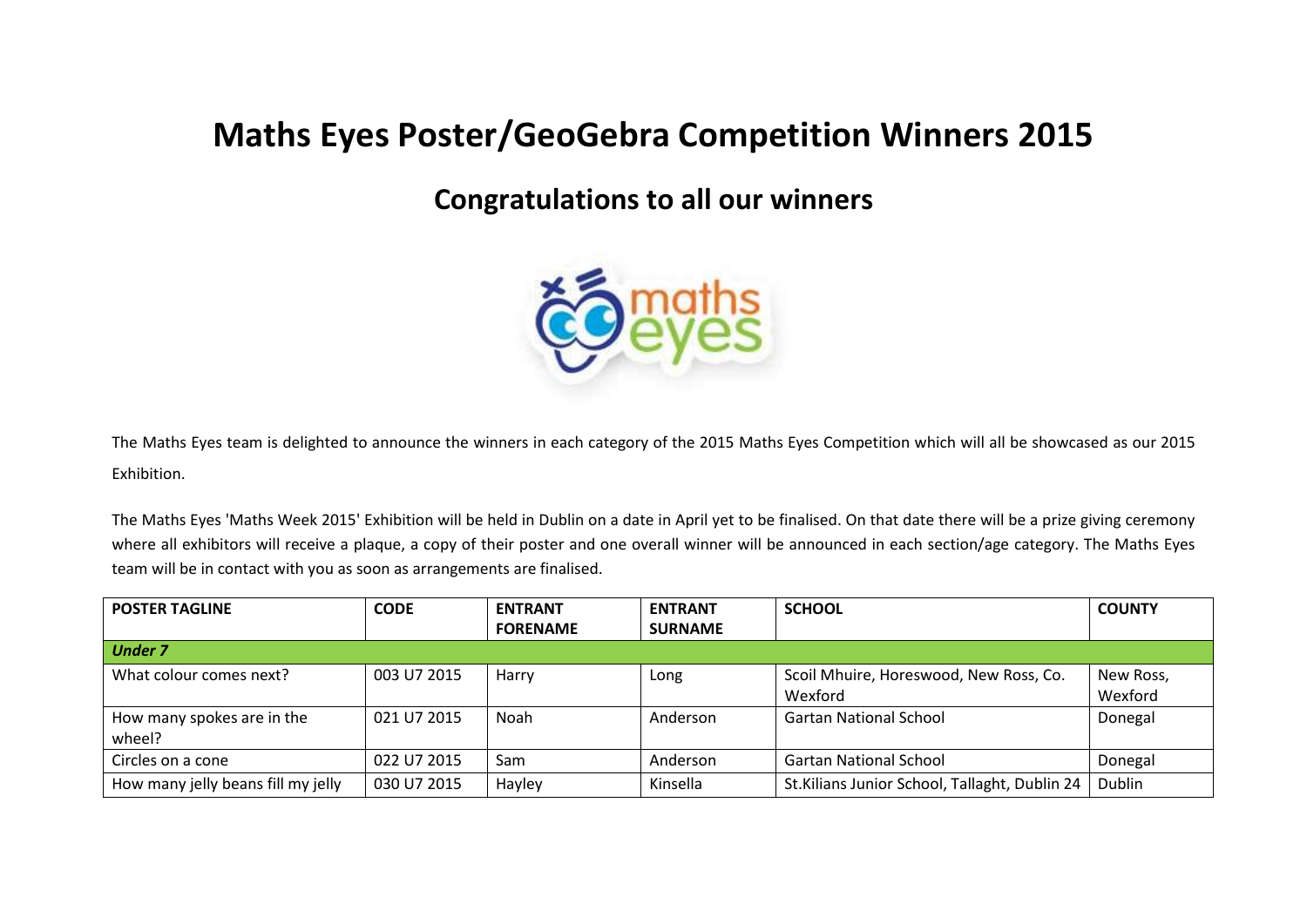| belly?                                               |              |         |                |                                         |           |  |  |  |
|------------------------------------------------------|--------------|---------|----------------|-----------------------------------------|-----------|--|--|--|
| Yummy yummy squares                                  | 035 U7 2015  | Caoimhe | Fanning        | Scoil Mhuire gan Smal                   | Carlow    |  |  |  |
| <b>Under 11</b>                                      |              |         |                |                                         |           |  |  |  |
| How many left hands and right                        | 084 U11 2015 | Richard | Olaiya         | Castaheany ETNS                         | Dublin 15 |  |  |  |
| hands can you see?                                   |              |         |                |                                         |           |  |  |  |
| How we use maths in baking                           | 111 U11 2015 | Lauryn  | Carney         | St Aidan's NS Kiltimagh                 | Mayo      |  |  |  |
| Look at the pattern, have a good                     | 149 U11 2015 | Conor   | Mangan         | Individual                              | Donegal   |  |  |  |
| stare, how many dots would there                     |              |         |                |                                         |           |  |  |  |
| be on the next "square"?                             |              |         |                |                                         |           |  |  |  |
| Is that my diameter that's making                    | 152 U11 2015 | Emma    | Irwin          | Mercy Primary School, Birr              | Offaly    |  |  |  |
| me smile?                                            |              |         |                |                                         |           |  |  |  |
| Solve: $5+5+5+5=?$ 4x5 =?                            | 166 U11 2015 | Lenka   | Zigova         | <b>Tralee Educate Together NS</b>       | Kerry     |  |  |  |
| $(2x5)x2=?$ $(5+5)x2=?$ Any more?<br><b>Under 14</b> |              |         |                |                                         |           |  |  |  |
|                                                      |              |         |                |                                         |           |  |  |  |
| Cemetery symmetry                                    | 021 U14 2015 | James   | CÃcaraigh      | ColÃiiste Naomh FeichÃn                 | galwy     |  |  |  |
| Which slope is positive and which                    | 076 U14 2015 | Somide  | Sammy          | Loreto College Swords                   | Dublin    |  |  |  |
| is negative?                                         |              |         |                |                                         |           |  |  |  |
| Pythagoras brought to light                          | 129 U14 2015 | Alicia  | Premkumar      | St Leo's College, Dublin Road, Carlow   | Carlow    |  |  |  |
| Can you guess the height of the                      | 136 U14 2015 | Megan   | Dowling        | Trinity Comprehensive School, Ballymun, | Dublin 9  |  |  |  |
| horse?                                               |              |         |                | Dublin 9                                |           |  |  |  |
| <b>Under 18</b>                                      |              |         |                |                                         |           |  |  |  |
| Angle of Depression                                  | 101 U18 2015 | Eimear  | Ryan           | St. Mary's College Naas                 | Kildare   |  |  |  |
| X, Y and Z axes on the fence.                        | 245 U18 2015 | Joseph  | McCann         | Marian College, Ballsbridge             | Dublin    |  |  |  |
| Sta "tic-tacs"                                       | 329 U18 2015 | Eimear  | Conlon         | Our Ladys Secondary Castleblayney       | Monaghan  |  |  |  |
| Cioral: tá líon éigríochta d'ais                     | 348 U18 2015 | Kirsten | Corbett        | Garlcholaiste Luimnigh                  | Limerick  |  |  |  |
| siméadrachta sa chruth seo                           |              |         |                |                                         |           |  |  |  |
| <b>Adult Education</b>                               |              |         |                |                                         |           |  |  |  |
| What percentage of colours make                      | 003 AE 2015  | Niall   | <b>Brennan</b> | Lifford Youthreach                      | Donegal   |  |  |  |
| up pink?                                             |              |         |                |                                         |           |  |  |  |
| What are my chances of ringing                       | 006 AE 2015  | Joshua  | McBride        | Lifford Youthreach                      | Donegal   |  |  |  |
| the correct doorbell?                                |              |         |                |                                         |           |  |  |  |